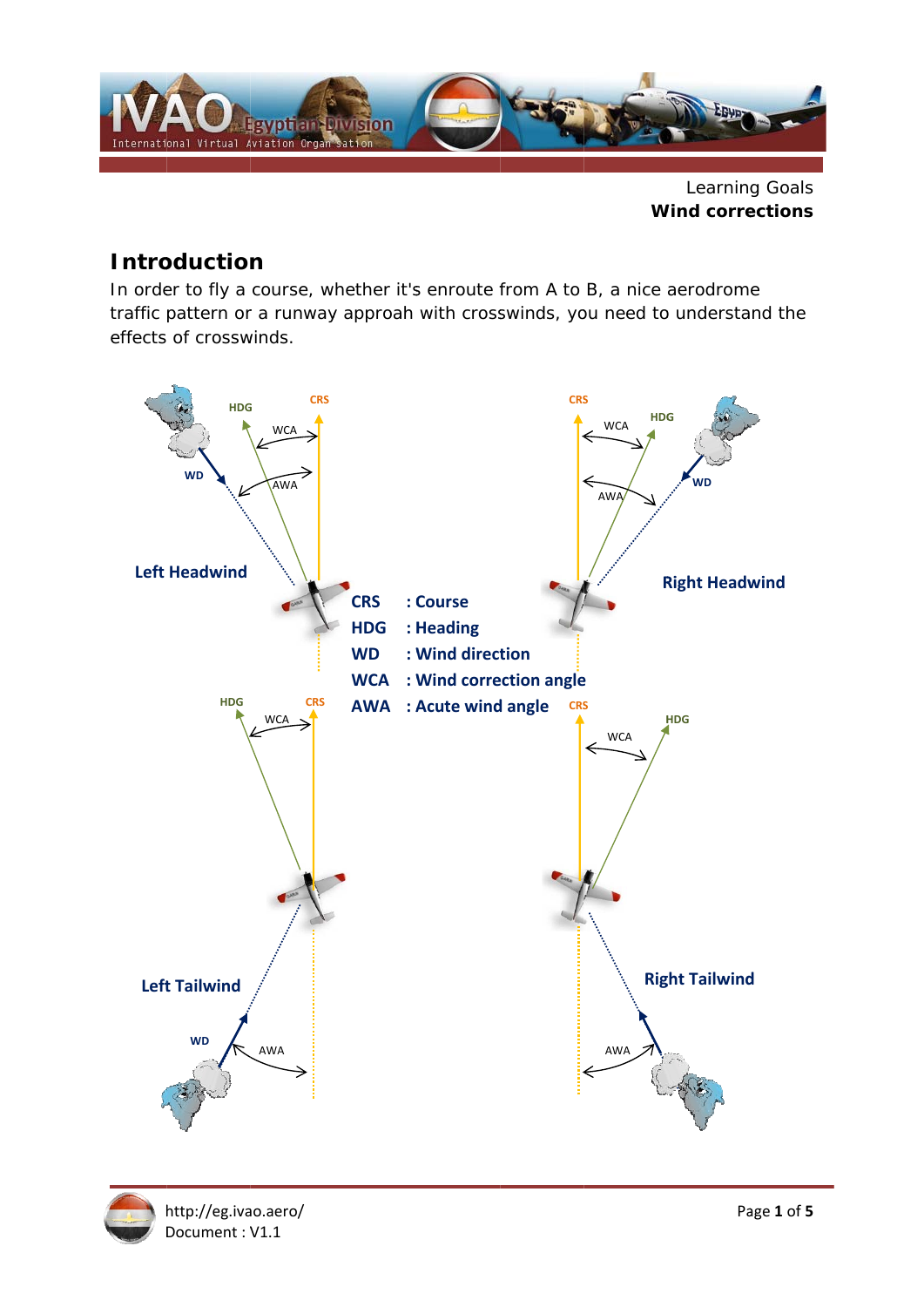## The wind correction angle

The wind correction angle (WCA) is the angle between the course (CRS) and the heading (HDG) that is required for the aircraft to track that course when there is wind. The WCA is basically added (when the wind is to the right) or subtracted (when the wind is to the left) to the course. The result of this addition or subtraction is the heading which the pilot must fly to maintain that course.

| $HDG = CRS + WCA$ | for winds from the Right |
|-------------------|--------------------------|
| $HDG = CRS - WCA$ | for winds from the Left  |

If we have a perfect cross wind ( $AWA=90^\circ$ ) the wind correction angle can be easily described with some math as:

SIN (WCAmax) =  $\frac{WS}{TAS}$ <br>WCAmax = ASIN  $\left(\frac{WS}{TAS}\right)$ 

Example:

CRS : 360 Wind: 270 @ 10 knots TAS : 110 knots

 $WCA_{\text{max}} = ASIN(10/110) = 5^{\circ} - 6^{\circ}$ 

WCA<br>CRS

Now for a Cessna this is easy to remember. Our TAS will usually be around 110 knots and for each 10 knots of crosswind we need a heading correction of 5 -6 degrees!.

In reality we will not have a perfect crosswind so what to do now?

The WS has to be corrected with a Correction factor in order to get the crosswind component :

$$
WCA = ASIN\left(\frac{WS * sin(AWA)}{TAS}\right)
$$

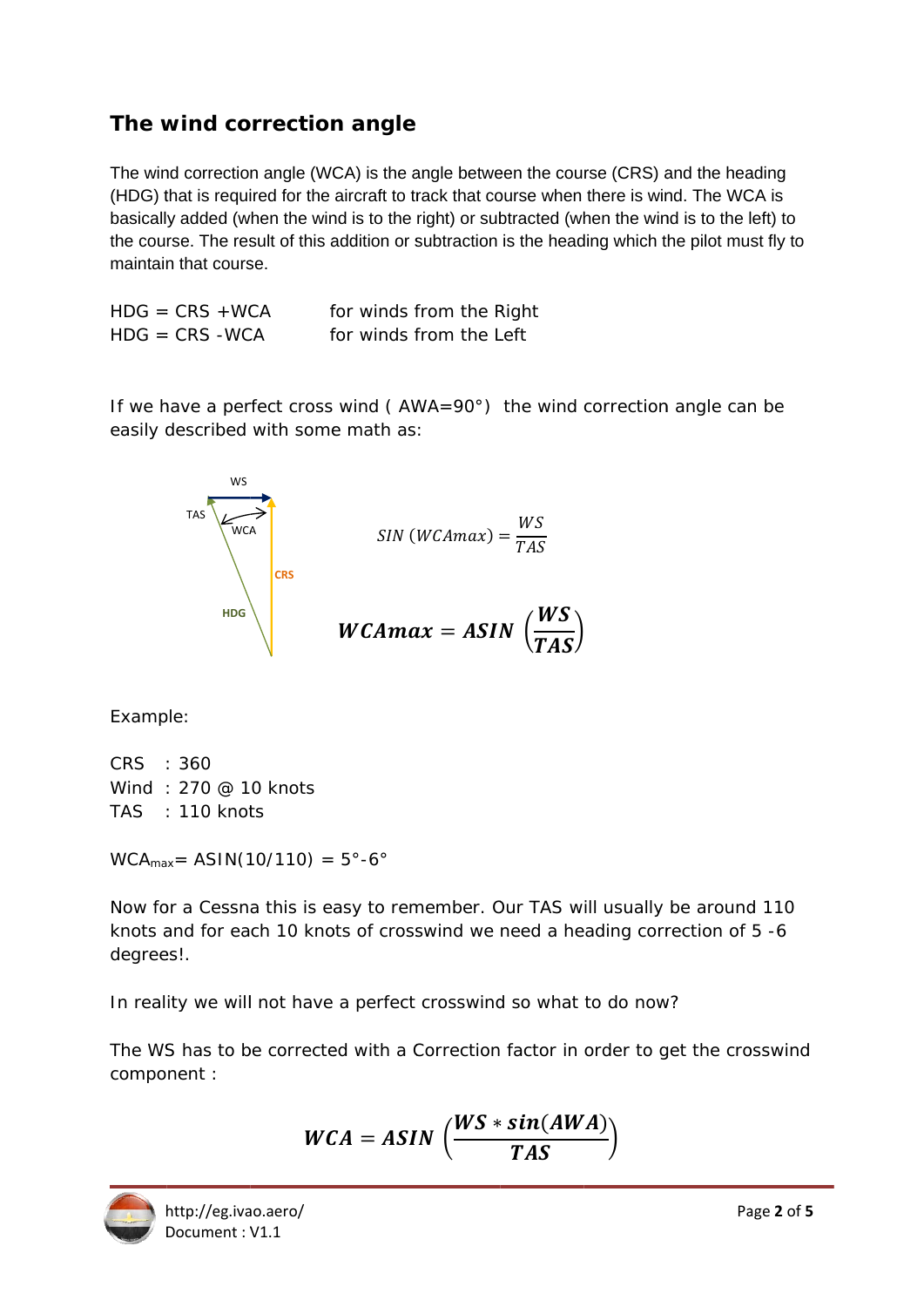Now this is getting complicated.

For reason of estimation it's easier to use a correction factor CF which is very close to the real value of sin(AWA).

$$
WCA = ASIN \left( \frac{WS * Correction factor}{TAS} \right)
$$

| <b>AWA</b> | SIN(AWA) | Correction factor (CFAWA) |      |
|------------|----------|---------------------------|------|
|            |          |                           |      |
| 15         | 0.258    | 1/4                       | 0.25 |
| 20         | 0.342    | 1/3                       | 0.33 |
| 30         | 0.500    | 1/2                       | 0.5  |
| 40         | 0.642    | 2/3                       | 0.67 |
| 50         | 0.766    | 3/4                       | 0.75 |
| 60         | 0.866    | 9/10                      | 0.9  |
| 70         | 0.939    |                           |      |
| 80         | 0.985    |                           |      |
| 90         |          |                           |      |

example:

CRS : 360 Wind: 230 @ 10 knots TAS : 110 knots

WCA = asin  $*(10*0.5 / 110) = 2.6$  degrees

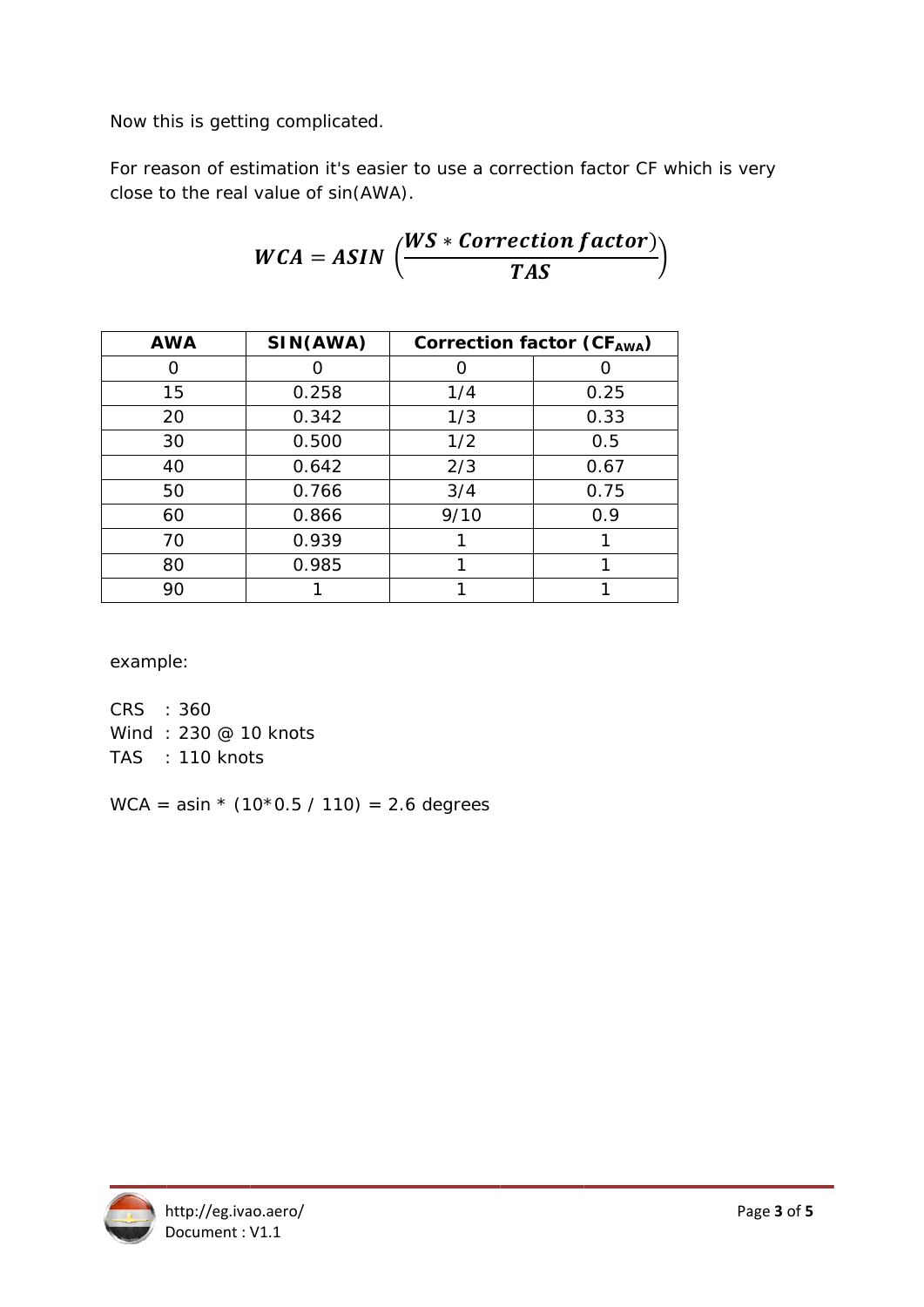## How to estimate the WCA in practice

Use any compass related instrument to visualize the wind. In our example we will use an HSI.



Imagine you are flying heading 360 / North. winds are 030 / 10 knots  $TAS = 110$  knots

- 1. draw a line from 030 down to the X-axis. The blue line from the center to the intersection point represents the cross-wind (X-wind) correction factor which is 0.5 (half the length of a the red circle) Note:  $sin(30^\circ) = 0.5$
- 2. draw a line from 030 left to the Y-axis. The Red line from the center to the intersection point represents the Head-wind (H-wind) correction factor which is approx. 0.9 Note:  $cos(30^\circ) = 0.87$

The wind is 10 knots so: X-wind =  $0.5 * 10 = 5$  knots H-wind =  $0.9 * 10 = 9$  knots

$$
WCA = \frac{60}{TAS} \, x \, Xwind
$$

 $WCA = 60/110 * 5$ WCA =  $2.7^{\circ}$  and in practice use 3°

Note:

Remember that when you are using this imaginary technique during a crosswind landing, your TAS reduces from normal maneuvering speed to approach and landing speed. (from 110 to 80 to 60). In practice this means that if the winds remain constant, your WCA changes from 3° to 6° !!!!